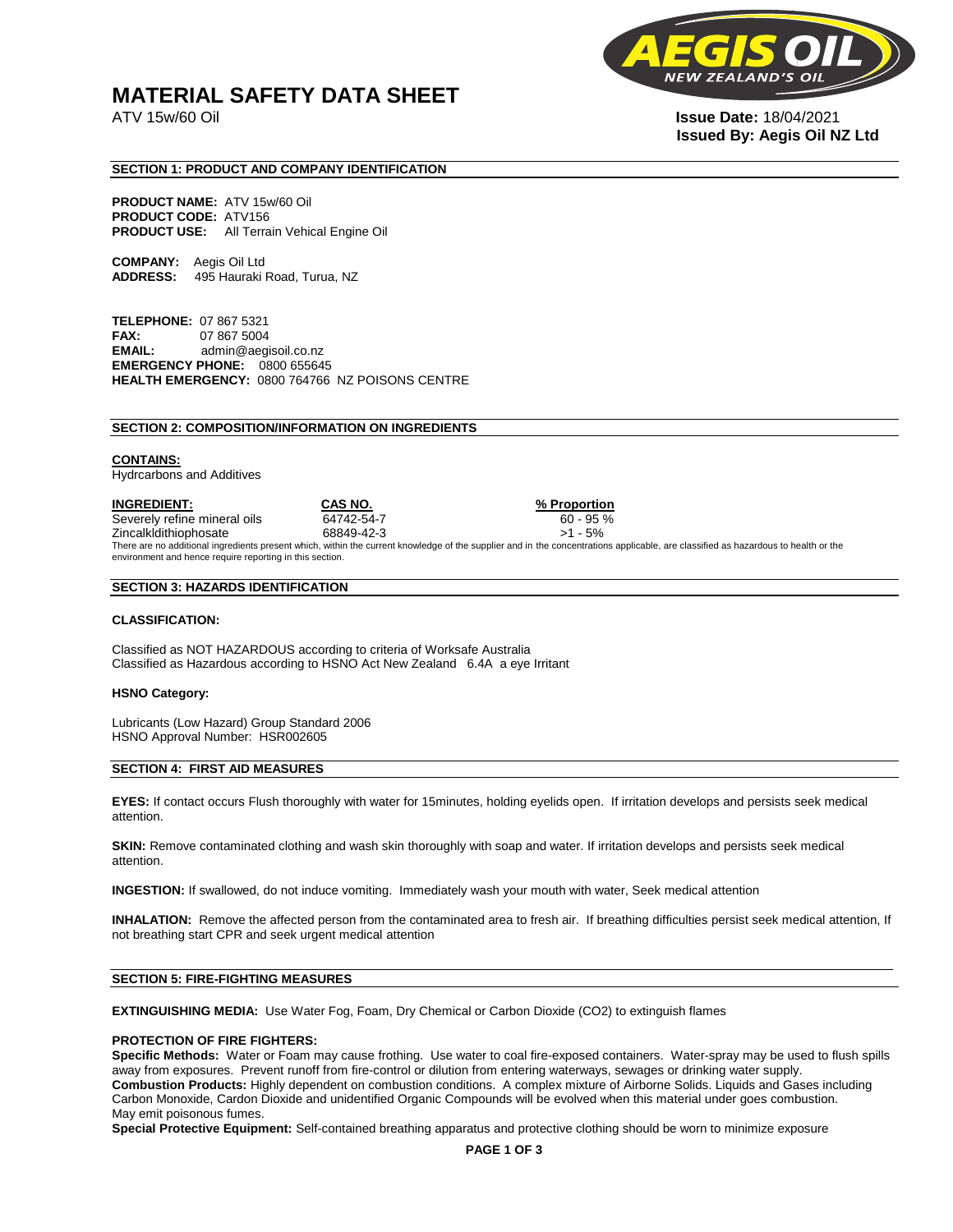# **MATERIAL SAFETY DATA SHEET**



ATV 15w/60 Oil **Issue Date:** 18/04/2021 **Issued By: Aegis Oil NZ Ltd** 

# **SECTION 6: ACCIDENTAL RELEASE MEASURES**

**SPILL MANAGEMENT:** Eliminate all sources of ignition in the vicinity of the spilled material. Stop the leak if safe to do so. Contain and absorb with suitable absorbent material. Collect material and place into a suitably sealed and labeled container – Dispose of in the manner consistent with applicable regulations. Observe precautions in Exposure Controls/Personal Protection. Avoid breathing vapours and contact to the skin and eyes

**NOTIFICATION PROCEDURES:** Report spills as required to appropriate authorities Local Environment, Health Officer, Area Water Authority and or Fire Brigade/Police

#### **SECTION 7: HANDLING AND STORAGE**

**PRECAUTIONARY MEASURE:** Keep out of the reach of children

**GENERAL HANDLING:** Avoid contamination of the soil or releasing this material into sewage and drainage systems and bodies of water **STOREAGE:** Do not store in open or unlabeled containers. Store in a well ventilated place away from ignition sources, Strong Oxidizing Agents, Food Stuffs and Clothing. Keep closed when not in use or empty

**OTHER PRECAUTIONS:** Misuse of empty containers can be hazardous. Do not cut, weld, heat or drill. Do not pressurize or expose to open flame or heat. Keep closed when not in use or empty. Dispose of in the correct manner

# **SECTION 8: EXPOSURE CONTROLS/PERSONAL PROTECTION**

#### **ENGINEERING CONTROLS:** Use in a well ventilated area

**VENTILATION:** Natural ventilation should be sufficient**,** however where vapours or mists are generated the use of a local exhaust system is recommended.

**RESPIRATORY PROTECTION:** No respiratory protection is normally required. Where ventilation is inadequate and vapours and/or mists are generated the use of an approved respirator with organic vapour/particulate filter complying AS/NZ1715 and AS/NZS 1716 is recommended. **EYE PROTECTION:** Avoid contact with eyes. Normal industrial eye protection practices should be employed

**SKIN PROTECTION:** No special protective clothing is required. Wear Gloves of impervious material if handling material for prolonged periods and chemical resistant Apron where clothing is likely to be contaminated is recommended.

**WORK HYGIENIC PRACTICES:** Good Personal hygiene practices should be followed

# **EXPOSURE GUIDELINES:**

| <b>Component</b> | <b>Country.Agency</b> | <b>TWA</b>          | <b>STEL</b>    | Ceilina | <b>Notation</b>          |
|------------------|-----------------------|---------------------|----------------|---------|--------------------------|
|                  |                       |                     |                |         |                          |
| Oil Mist         | New Zealand           | 5 <sub>mq</sub> /m3 | $10$ mg/m $3-$ |         | $\overline{\phantom{a}}$ |

Consult local authorities for the appropriate values

# **SECTION 9: PHYSICAL AND CHEMICAL PROPERTIES**

**Attention: The data below are typical values and do not constitute a specification** 

**COLOUR:** Amber **ODOUR:** Mild Mineral Oil Odour **ODOUR THRESHOLD:** Not Establish **PHYSICAL STATE:** Liquid **BOILING POINT:** >220 ºC **SOLUBILITY:** Insoluble **SPECIFIC GRAVITY:** Typically 0.865g/mL **VAPOUR PRESSURE:** Expected to be <0.0005 kPa @ 20 ºC **VAPOUR DENSITY:** >2.0 **KINEMATIC VISCOSITY:** Typically 15 cSt @ 100 ºC **FREEZING POINT: Not Establish FLASH POINT:** > 200 ºC **FLAMMABILITY:** Not Establish